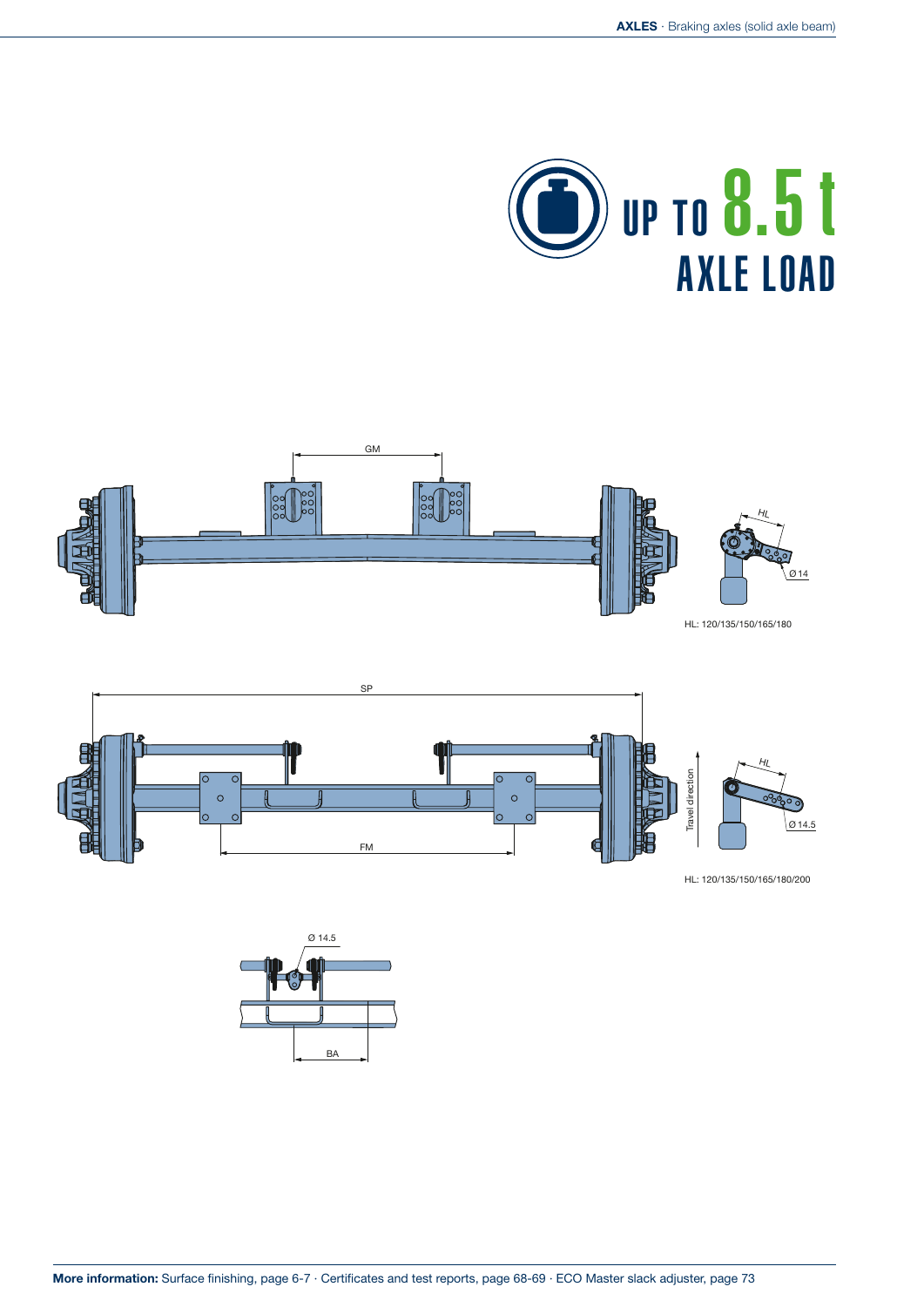## BPW BRAKED AXLES WITH SOLID AXLE BEAM. STATIC AXLE LOADS UP TO 8.5t (TANDEM).

|                             |                                                                           |                          |                                           |           | Static axle load (kg) |                                        |                          |       |                          |                          |               |    |                    |
|-----------------------------|---------------------------------------------------------------------------|--------------------------|-------------------------------------------|-----------|-----------------------|----------------------------------------|--------------------------|-------|--------------------------|--------------------------|---------------|----|--------------------|
|                             |                                                                           |                          |                                           |           |                       | 25 km/h                                |                          |       | 40 km/h                  |                          |               |    |                    |
| section (mm)<br>Axle cross- | Track width<br>SP (mm)                                                    | Spring centre<br>FM (mm) | bracket centre<br>Air cylinder<br>GM (mm) |           |                       | equalisation<br>device<br><b>Brake</b> |                          |       | $\overline{\mathsf{oo}}$ | Ο                        | Ο             | OΟ | code number<br>BPW |
|                             | GS 4006 - axle load up to 4,000 kg (25 km/h)                              |                          |                                           |           |                       |                                        |                          |       |                          |                          |               |    |                    |
|                             | Brake N3006-3 - 300 x 60 mm - wheel connection 160/205/6 ET 0 - M18 x 1.5 |                          |                                           |           |                       |                                        |                          |       |                          |                          |               |    |                    |
|                             |                                                                           |                          |                                           |           |                       |                                        |                          |       |                          |                          |               |    |                    |
| 60                          | 1,500                                                                     | 1,000                    |                                           | MV        | 4,500                 | 3,800                                  | -                        | 4,100 | 3,500                    | $\overline{a}$           | 55.56.443.601 |    |                    |
| 60                          | 1,700                                                                     | 1,200                    | 576                                       | without   | 4,500                 | 3,800                                  | -                        | 4,100 | 3,500                    | $\overline{\phantom{0}}$ | 55.56.443.604 |    |                    |
| 60                          | 1,700                                                                     | 1,200                    |                                           | MV        | 4,500                 | 3,800                                  | $\overline{\phantom{0}}$ | 4,100 | 3,500                    | $\overline{a}$           | 55.56.443.605 |    |                    |
| 60                          | 1,800                                                                     | 1,300                    | 676                                       | without   | 4,500                 | 3,800                                  | $\overline{\phantom{0}}$ | 4,100 | 3,500                    | $\overline{\phantom{0}}$ | 55.56.443.608 |    |                    |
| 60                          | 1,800                                                                     | 1,300                    |                                           | MV        | 4,500                 | 3,800                                  | -                        | 4,100 | 3,500                    | L,                       | 55.56.443.609 |    |                    |
|                             | GS 5506 - axle load up to 5,500 kg (25 km/h)                              |                          |                                           |           |                       |                                        |                          |       |                          |                          |               |    |                    |
|                             | Brake N3006-3 - 300 x 60 mm - wheel connection 160/205/6 ET 0 - M18 x 1.5 |                          |                                           |           |                       |                                        |                          |       |                          |                          |               |    |                    |
| 70                          | 1,360                                                                     | 860                      | 232                                       | without   | 7,000                 | 6,000                                  | 5,500                    | 6,500 | 5,500                    | 5,000                    | 55.63.443.609 |    |                    |
| 70                          | 1,500                                                                     | 1,000                    | 372                                       | without   | 7,000                 | 6,000                                  | 5,500                    | 6,500 | 5,500                    | 5,000                    | 55.63.443.600 |    |                    |
| 70                          | 1,500                                                                     | 1,000                    |                                           | MV        | 7,000                 | 6,000                                  | 5,500                    | 6,500 | 5,500                    | 5,000                    | 55.63.443.601 |    |                    |
| 70                          | 1,650                                                                     | 1,150                    | 522                                       | without   | 7,000                 | 6,000                                  | 5,500                    | 6,500 | 5,500                    | 5,000                    | 55.63.443.610 |    |                    |
| 70                          | 1,650                                                                     | 1,150                    |                                           | MV        | 7,000                 | 6,000                                  | 5,500                    | 6,500 | 5,500                    | 5,000                    | 55.63.443.615 |    |                    |
| 70                          | 1,700                                                                     | 1,200                    | 572                                       | without   | 7,000                 | 6,000                                  | 5,500                    | 6,500 | 5,500                    | 5,000                    | 55.63.443.604 |    |                    |
| 70                          | 1,700                                                                     | 1,200                    |                                           | MV        | 7,000                 | 6,000                                  | 5,500                    | 6,500 | 5,500                    | 5,000                    | 55.63.443.605 |    |                    |
| 70                          | 1,800                                                                     | 1,300                    | 672                                       | without   | 7,000                 | 6,000                                  | 5,500                    | 6,500 | 5,500                    | 5,000                    | 55.63.443.611 |    |                    |
|                             | GS 5506 - axle load up to 5,500 kg (25 km/h)                              |                          |                                           |           |                       |                                        |                          |       |                          |                          |               |    |                    |
|                             | Brake N3108-3 - 310 x 80 mm - wheel connection 160/205/6 ET 0 - M18 x 1.5 |                          |                                           |           |                       |                                        |                          |       |                          |                          |               |    |                    |
| 70                          | 1,500                                                                     | 1,000                    | 300                                       | without   | 7,000                 | 6,000                                  | 5,500                    | 6,500 | 5,500                    | 5,000                    | 55.63.454.600 |    |                    |
| 70                          | 1,500                                                                     | 1,000                    |                                           | <b>MV</b> | 7,000                 | 6,000                                  | 5,500                    | 6,500 | 5,500                    | 5,000                    | 55.63.454.601 |    |                    |
| 70                          | 1,700                                                                     | 1,200                    | 500                                       | without   | 7,000                 | 6,000                                  | 5,500                    | 6,500 | 5,500                    | 5,000                    | 55.63.454.604 |    |                    |
| 70                          | 1,700                                                                     | 1,200                    |                                           | MV        | 7,000                 | 6,000                                  | 5,500                    | 6,500 | 5,500                    | 5,000                    | 55.63.454.605 |    |                    |
| 70                          | 1,850                                                                     | 1,350                    | 650                                       | without   | 7,000                 | 6,000                                  | 5,500                    | 6,500 | 5,500                    | 5,000                    | 55.63.454.608 |    |                    |
| 70                          | 1,850                                                                     | 1,350                    |                                           | <b>MV</b> | 7,000                 | 6,000                                  | 5,500                    | 6,500 | 5,500                    | 5,000                    | 55.63.454.609 |    |                    |
|                             | GS 5508 - axle load up to 5,500 kg (25 km/h)                              |                          |                                           |           |                       |                                        |                          |       |                          |                          |               |    |                    |
|                             | Brake N3108-3 - 310 x 80 mm - wheel connection 220/275/8 ET 0 - M20 x 1.5 |                          |                                           |           |                       |                                        |                          |       |                          |                          |               |    |                    |
| 70                          | 1,500                                                                     | 1,000                    | 300                                       | without   | 7,000                 | 6,000                                  | 5,500                    | 6,500 | 5,500                    | 5,000                    | 55.63.454.612 |    |                    |
| 70                          | 1,500                                                                     | 1,000                    |                                           | MV        | 7,000                 | 6,000                                  | 5,500                    | 6,500 | 5,500                    | 5,000                    | 55.63.454.613 |    |                    |
| 70                          | 1,700                                                                     | 1,200                    | 500                                       | without   | 7,000                 | 6,000                                  | 5,500                    | 6,500 | 5,500                    | 5,000                    | 55.63.454.616 |    |                    |
| 70                          | 1,700                                                                     | 1,200                    |                                           | <b>MV</b> | 7,000                 | 6,000                                  | 5,500                    | 6,500 | 5,500                    | 5,000                    | 55.63.454.617 |    |                    |
| 70                          | 1,850                                                                     | 1,350                    | 650                                       | without   | 7,000                 | 6,000                                  | 5,500                    | 6,500 | 5,500                    | 5,000                    | 55.63.454.620 |    |                    |
| 70                          | 1,850                                                                     | 1,350                    |                                           | MV        | 7,000                 | 6,000                                  | 5,500                    | 6,500 | 5,500                    | 5,000                    | 55.63.454.621 |    |                    |

|    | GS 7008 - axle load up to 7,000 kg (25 km/h)                              |             |     |         |       |       |       |       |       |       |               |  |  |
|----|---------------------------------------------------------------------------|-------------|-----|---------|-------|-------|-------|-------|-------|-------|---------------|--|--|
|    | Brake N3108-3 - 310 x 80 mm - wheel connection 220/275/8 ET 0 - M20 x 1.5 |             |     |         |       |       |       |       |       |       |               |  |  |
| 80 | .700                                                                      | 1.100       | 500 | without | 9.000 | 7.500 | 7.000 | 8.000 | 7.000 | 6.500 | 55.67.454.608 |  |  |
| 80 | 1.850                                                                     | 1.250       | 650 | without | 9.000 | 7.500 | 7,000 | 8.000 | 7.000 | 6,500 | 55.67.454.600 |  |  |
| 80 | 1.850                                                                     | 1.250       |     | MV      | 9.000 | 7.500 | 7.000 | 8.000 | 7.000 | 6.500 | 55.67.454.601 |  |  |
| 80 | 1.950                                                                     | 1.350       | 750 | without | 9.000 | 7.500 | 7.000 | 8.000 | 7.000 | 6.500 | 55.67.454.604 |  |  |
| 80 | 1.950                                                                     | <b>.350</b> |     | MV      | 9.000 | 7.500 | 7.000 | 8.000 | 7.000 | 6.500 | 55.67.454.605 |  |  |
| 80 | 2.050                                                                     | .450        | 850 | without | 9.000 | 7.500 | 7.000 | 8.000 | 7.000 | 6.500 | 55.67.454.609 |  |  |